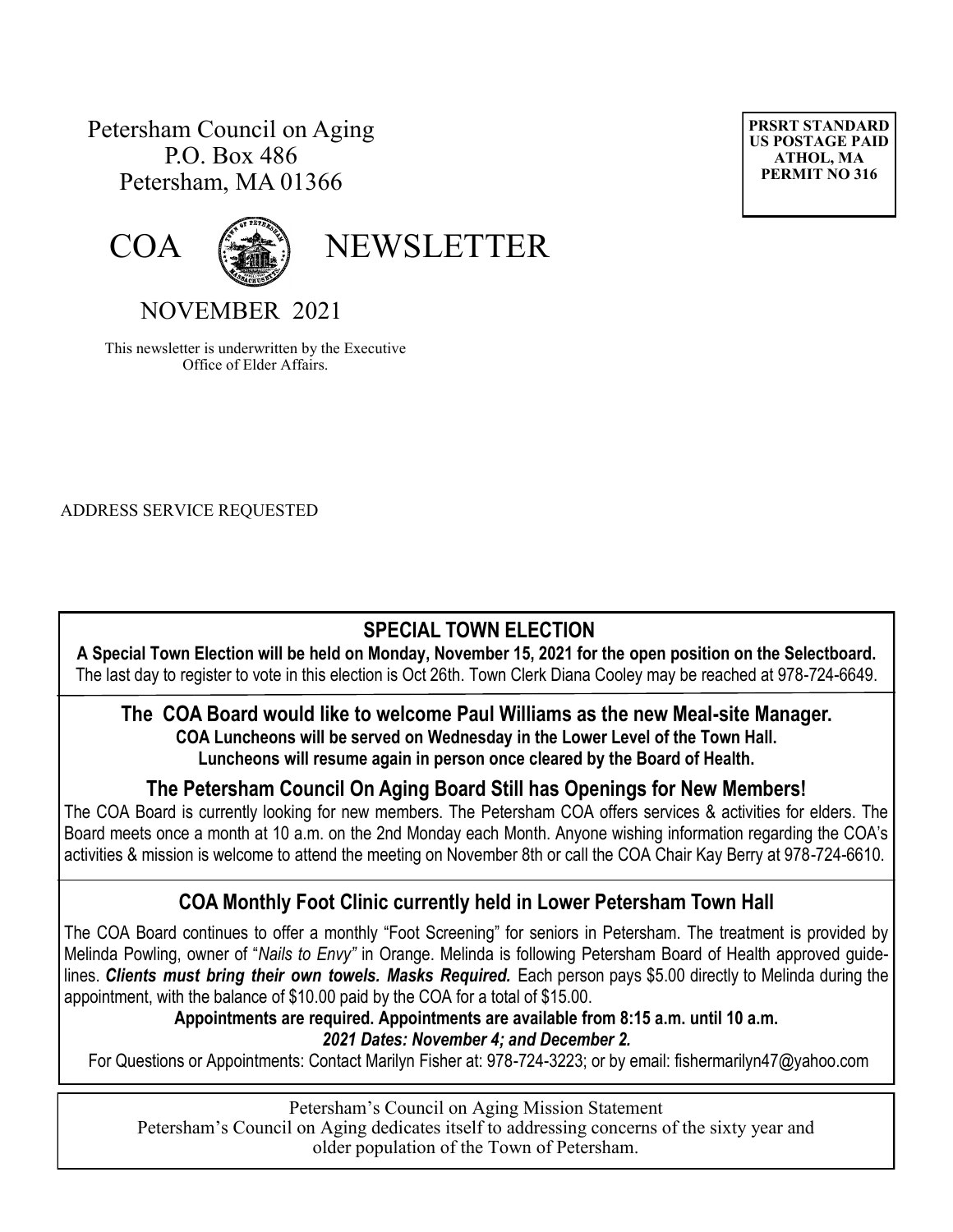# **PETERSHAM EVENTS AND NOTICES**

### **Petersham Art Center**

Classes & Opening Receptions are returning to the Art Center, but may look a little different from those we've had in the past. Classes & Events will be held outside when possible, & masks will be required for all inside activities. Some classes will be held in the Davis Memorial where there's lots more space to move around comfortably and safely. To register for classes: call the Art Center at 978-724-3415, or email Chris at: [ceaton@massaudubon.org.](mailto:ceaton@massaudubon.org)

**Saturday October 30, 9 to noon: Weave a Holiday Basket (a perfect pie-carrying basket!) with Sue Morello.** Cost: \$15 Member / \$35 Non-member + \$15 Materials Fee paid to Instructor. Class to be held in the Davis.

**Saturday, November 20, 10 to 11 a.m.: Gesture Drawing with Kate Walsh, Instructor. A class for ages 6 - 9** Cost: \$10 Member / \$30 Non-member + \$5 Materials Fee paid to Instructor. Class to be held in the Davis.

**Saturdays, November 20 & 21, 1 to 2 p.m.: Plaster Creature Sculptures with Kate Walsh. A class for ages 9 - 12** Cost: \$10 Member / \$30 Non-member + \$5 Materials Fee paid to Instructor. Class to be held in the Davis.

### **Petersham Holiday Fine Art and Craft Show and Sale**

**When:** Saturday December 4 **Time**: 9 a.m. to 4 p.m. **Where:** Petersham Town Hall 2021 Petersham Holiday Fair, featuring twenty juried artisans, live music, photos with Santa and much more.

### **Petersham Memorial Library**

#### **Now Open for In-Person Browsing without an Appointment!**

**In Person Hours of Operation:** Tues. 10 a.m. to 5 p.m.; Wed. 2 to 7 p.m.; Fri 2 to 5 p.m.; and Sat. 9 a.m. to 1 p.m. The library still requires everyone over the age of two to properly wear masks or face coverings in the building at all times. Please contact us at: 978-724-3405 or at: PetershamLibraryRequests@gmail.com

## **Petersham Partners**

Petersham Partners looks forward to lending a hand as we all prep for the upcoming winter. Ready to go, we have teams available to help with everything from stacking wood to moving lawn furniture to yard clean up. Call us to schedule a time for your project! We continue to offer rides to appointments, pick up of groceries, meds, or whatever you need. If you have a question about a project, just give us a call! 978-724-0078

### **COA BOARD NOTES**

- The COA Board met on October 4, 2021 at 10:30 a.m.
- The **September 9, 2021 Board Meeting Minutes** were approved.
- **Treasurer's Report** was read.
- **Enrichment Programs:** Storyteller Davis Bates & Musician Dan Kirouac have been in touch with Kay and have applied for Cultural Council grants for performances to take place in 2022.
- **Health Programs:** The monthly Foot Clinic is still gaining momentum. See page 1 for dates.
- **Fitness Programs:** Chair Yoga, Floor Yoga and Tai Chi are continuing into the fall and winter.

#### **Discussions:**

- **(1)** The Board continues to look for **new members**. Interested: Contact Kay Berry at 978-724-6610
- **(2)** The COA is still looking for a **new meal-site manager** since meals can now be served indoors.
- **(3)** The Board voted with regret to accept the **resignation** of Phil Hanno from the COA Board.
- **(4)** Board members who attended the trip to the WooSox Game in Sept. stated everyone had a great time and thanked Phil Hanno for organizing it.
- **(5)** The Board met with Petersham Partners Board member Deb Bachrach to discuss ideas of how the COA and Petersham Partners can work together on future projects and how they can market what each organization provides for services for the Town's older population.
- **(6)** Kay Berry reported that the COA received \$220 in contributions in memory of John LePoer.

#### *The next Board meeting will be on: Monday, November 8, 2021 at 10 a.m. in the Town Hall.*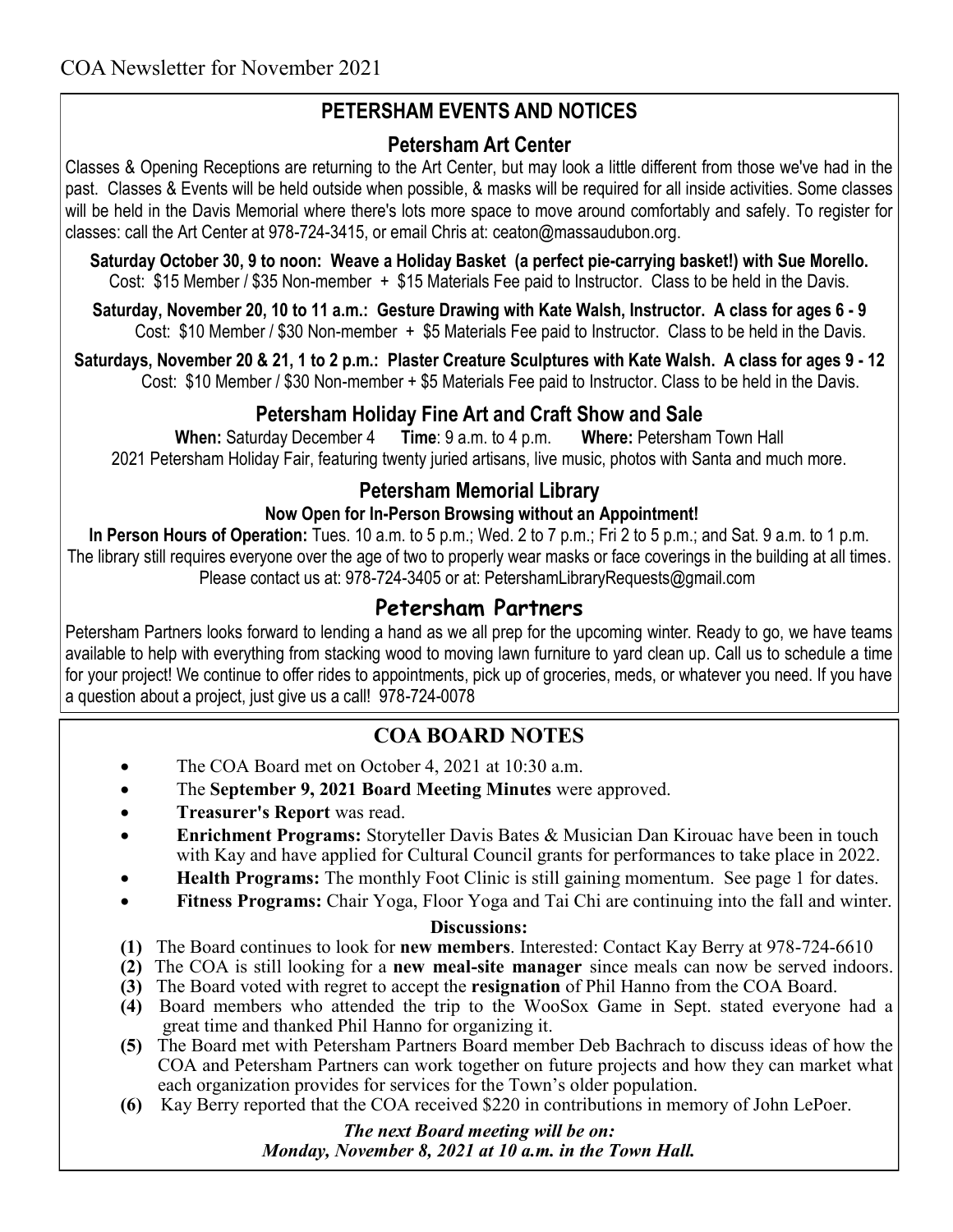# **Registry of Motor Vehicles Senior Hours**

The Registry of Motor Vehicles is offering Senior Hours every Wednesday from 9:00 to 10:00 a.m. for customers age 65 and older at many of their Locations, by reservation only. Included are Greenfield and Leominster. Call 857-368-8005, our dedicated line for customers over 65; or visit: mass.gov/orgs/massachusetts-registry-of-motor-vehicles.

## **Medicare Open Enrollment**

Medicare's open enrollment period is Oct. 15 to Dec. 7. Open enrollment is the period when individuals who qualify for Medicare can add or drop plans. It is important to review Medicare enrollment options, including review of any changes in existing coverage. Contact: 1-800 MEDICARE or visiting Medicare.gov.

# **Medicare Open Enrollment Scams!**

- **1.** Anyone who tries to sell you Medicare insurance while claiming to be an "official Medicare agent" is a scammer. There are no Medicare sales representatives.
- **2**. Ignore anyone who says you must join a prescription drug plan to keep your Medicare Coverage. The Medicare prescription drug plan (AKA Part D) is voluntary & has nothing to do with the rest of your Medicare coverage.
- **3**. Never give information over the phone to someone who says they need it so you can keep your coverage. Hang up on anyone who asks for a quick payment, threatens you, or offers you free equipment or services in exchange for your information. If you need help with Medicare, call 1-800-MEDICARE or go to: [Medicare.gov.](https://www.medicare.gov/)

**For more information, visit the Federal Trade Commission website.**

**Attorney Joseph Early, Jr.**

# **SCAM ALLERT: Beware of the Grandparent Scam!**

A Scam Artist pretends to be your grandchild calling in the middle of the night; They tell you they are in some sort of trouble; They plead with you to keep it secret, not to tell their parents; They will often have a second person pose as an official; who will validate the claim; They ask you to wire money for "bail" or other problems via Western Union, MoneyGram or even to mail cash.

### **What can you do?**

To avoid falling prey, ask "your grandchild" to prove who they say they are; Trust but verify; call the child's parents; HANG UP!

**Questions: Contact Northwestern District Attorney's Consumer Protection Unit Greenfield: 413-774-3186**

# **COA SPONSORED FALL YOGA, and T'AI CHI CLASSES**

**Fall T'ai Chi and Chair and Floor Yoga Classes are being held in The Town Hall. Kay Berry is the coordinator. If you have questions, call 978-724-6610 or email: PshamCOA@gmail.com**

**T'ai Chi classes with Valerie & Nick Wisnewski are held on Wednesdays from 4:30 to 5:30 p.m.** 

November 3, 10, 17, and 24 Suggested Donation: \$5.00

**Chair Yoga classes with Loren Magruder are held on Wednesdays from 10 to 11 a.m.**

November 3, 10, 17, and 24 Suggested Donation: \$5.00

**Floor Yoga classes with Loren Magruder are held on Tuesdays from 10 to 11 a.m.**

November 2, 9, 16, 23, and 30 Suggested Donation: \$5.00

**Participants are asked to email or call if you are interested in attending**. **Email is [PshamCOA@gmail.com](mailto:PshamCOA@gmail.com) or phone Kay Berry at 978-724-6610.** 

**Fitness Classes have not been scheduled at this time.** 

Fitness, Yoga, and T'ai Chi classes are sponsored by the Petersham Council on Aging and are underwritten by the Executive Office of Elder Affairs.